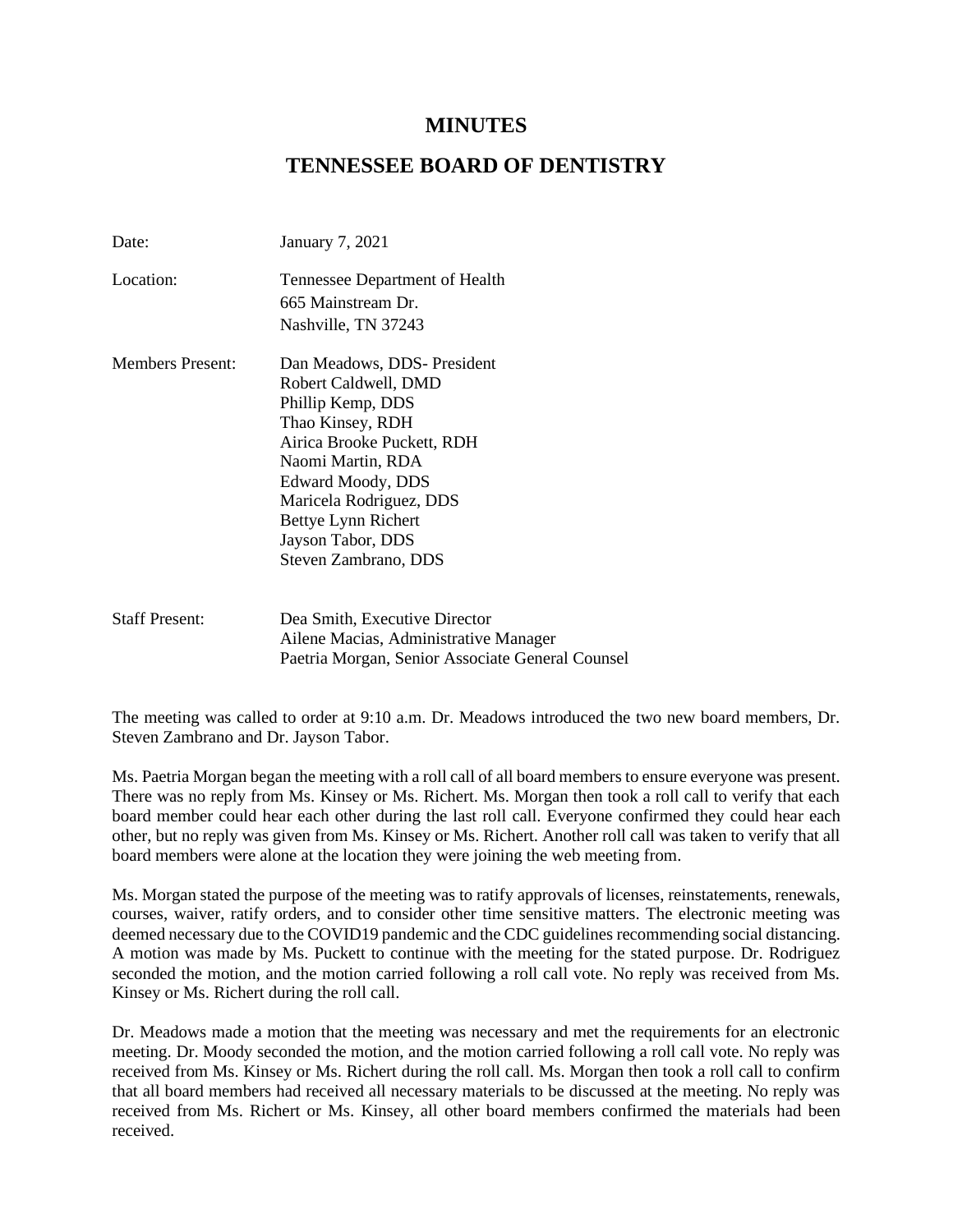Ms. Richert was able to join the meeting at 9:29 a.m. Ms. Kinsey had joined but was having technical difficulties.

All board members were reminded of the Conflict of Interest policies, along with the duties of the board, before the meeting proceeded.

Mr. George Darden, the new Director of Health Related Boards, was introduced at the meeting.

#### **MINUTES**

Dr. Kemp made a motion to approve the meeting minutes from the October 8, 2020 Board of Dentistry Meeting. Ms. Martin seconded the motion, and the motion carried following a roll call vote. No reply was received from Ms. Kinsey.

Dr. Meadows made a motion to approve the meeting minutes from the Board of Dentistry Anesthesia Committee meeting. Dr. Zambrano seconded the motion, and the motion carried following a roll call vote. No reply was received from Ms. Richert during the roll call.

#### **INTERVIEWS/REQUESTS**

Masterson, Alexis, RDA- Ms. Masterson did not attend the meeting, after not attending 2-3 previous meetings she had been invited to. The board staff had sent letters and emails regarding the need to appear at the meeting, as well as calling all available phone numbers that were on Ms. Masterson's application. No reply has been received from Ms. Masterson regarding her application or attendance at the meeting. A motion was made by Dr. Kemp to give Ms. Masterson the option to withdraw her application, and to reapply for her license. Ms. Martin seconded the motion and the motion carried a roll call vote.

### **RATIFICATIONS**

Dr. Zambrano made a motion to approve all new licenses, reinstatements/reactivations, and retirements. Ms. Kinsey seconded the motion and the motion carried following a roll call vote.

Dr. Moody made a motion to approve all specialties, certifications, and permits. Dr. Rodriguez seconded the motion, and the motion carried a roll call vote. No reply was received from Ms. Kinsey during the roll call vote.

Ms. Kinsey made a motion to approve all administrative revocations, and Dr. Zambrano seconded the motion. The motion carried following a roll call vote.

#### **APPROVAL OR DENIAL OF WAIVERS AND EXEMPTIONS**

Dr. Zambrano made a motion to approve all of the following waivers:

- 1. Baker, Scott DDS
- 2. Cole, Rhonda RDH
- 3. Corley, Shirita RDA
- 4. Demps, Andrea RDH
- 5. Greer, Sidney RDH
- 6. Harriss, Deanna DH Reinstate
- 7. Hartman, David DDS
- 8. Hilgert, Chelsea RDA
- 9. Hutcherson, Kimberly RDH
- 10. Hutchins, Keonte' RDA
- 11. Ivory, Kyterria RDA
- 12. King, Donna RDA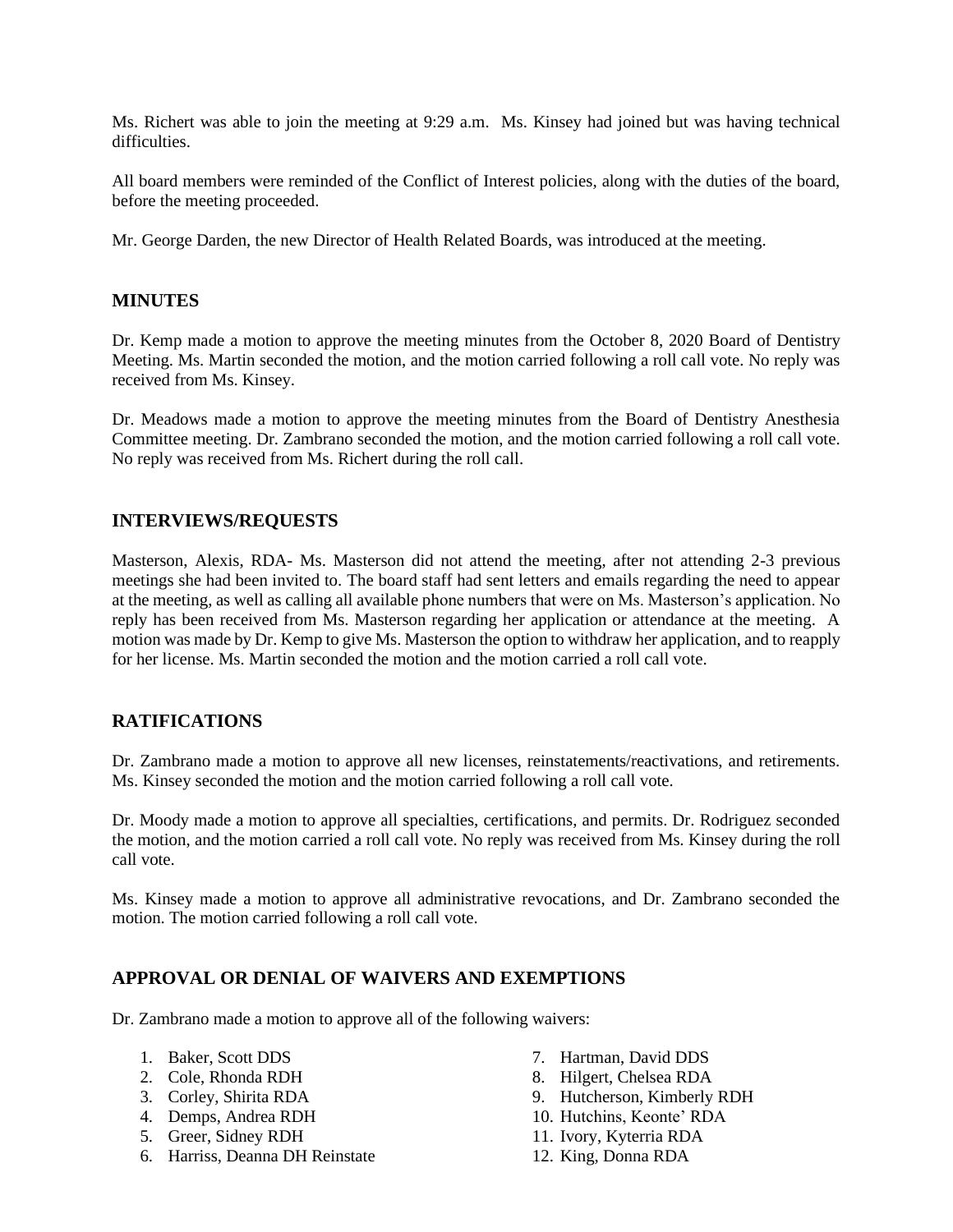- 13. Levy, Carolin RDH 14. Liske, Julie RDH- Reactivation 15. Martin, Stacie, RDH 16. Mohammadu, Sarat DDS 17. Morris, Celeste RDA 18. Parr, Kemaly RDH 19. Peaks, Anne DDS
- 20. Porter, Steven DDS
- 21. Roller, Brandon DDS 22. Seal, Segan RDA 23. Staples, Randall DDS 24. Towbin, Norman DDS 25. Turner, Amanda RDH 26. Wilson, Terri RDA
- 27. Woodard, Marcie RDA

Dr. Moody seconded the motion, and the motion carried following a roll call vote. No reply was received from Ms. Kinsey.

### **APPROVAL OR DENIAL OF CONTINUING EDUCATION, CPR COURSES AND/OR COURSES SUBMITTED BY INDIVIDUALS**

- 1. *Mid South Dental Lab, Inc.- "Crucial Laboratory Skills for the Dental Assistant" (approved)* Dr. Kemp made a motion to approve the course. Dr. Zambrano seconded the motion, and the motion carried following a roll call vote. No reply was received from Ms. Kinsey.
- 2. *Reflections Orthodontics- "Reflections Ortho's Wine Down CE Event" (denied)* Dr. Zambrano made a motion to uphold the denial of the course. Ms. Martin seconded the motion, and the motion carried following a roll call vote.

#### **DENTAL ASSISTING PROGRAM**

Ms. Martin made a motion to approve the following programs:

- 1. Accelerated Dental Assisting Program of Tennessee
- 2. Dental Learning Center- Blountville
- 3. Dental Learning Center- Cookeville
- 4. Dental Learning Center- Maryville
- 5. Concorde Career- Memphis- new delivery method
- 6. Mountain Empire Community College

Ms. Kinsey seconded the motion, and the motion carried following a roll call vote.

### **PROGRAMS AND CERTIFICATION COURSES**

It was brought to the attention to the board that the certification courses approved by the board consultant for Basic Dentistry Done Better was accidently been left off the agenda. The application documents were emailed to the board members for review during a brief break, so the initial approval of the certification courses could be ratified at the meeting.

Ms. Martin made a motion to approve the following courses:

- *1. Administering and Monitoring Nitrous Oxide*
	- a. Basic Dentistry Done Better
	- b. Chattanooga State Community College
	- c. Dent-Ed-Online
	- d. Excel Dental Training Institute
	- e. South College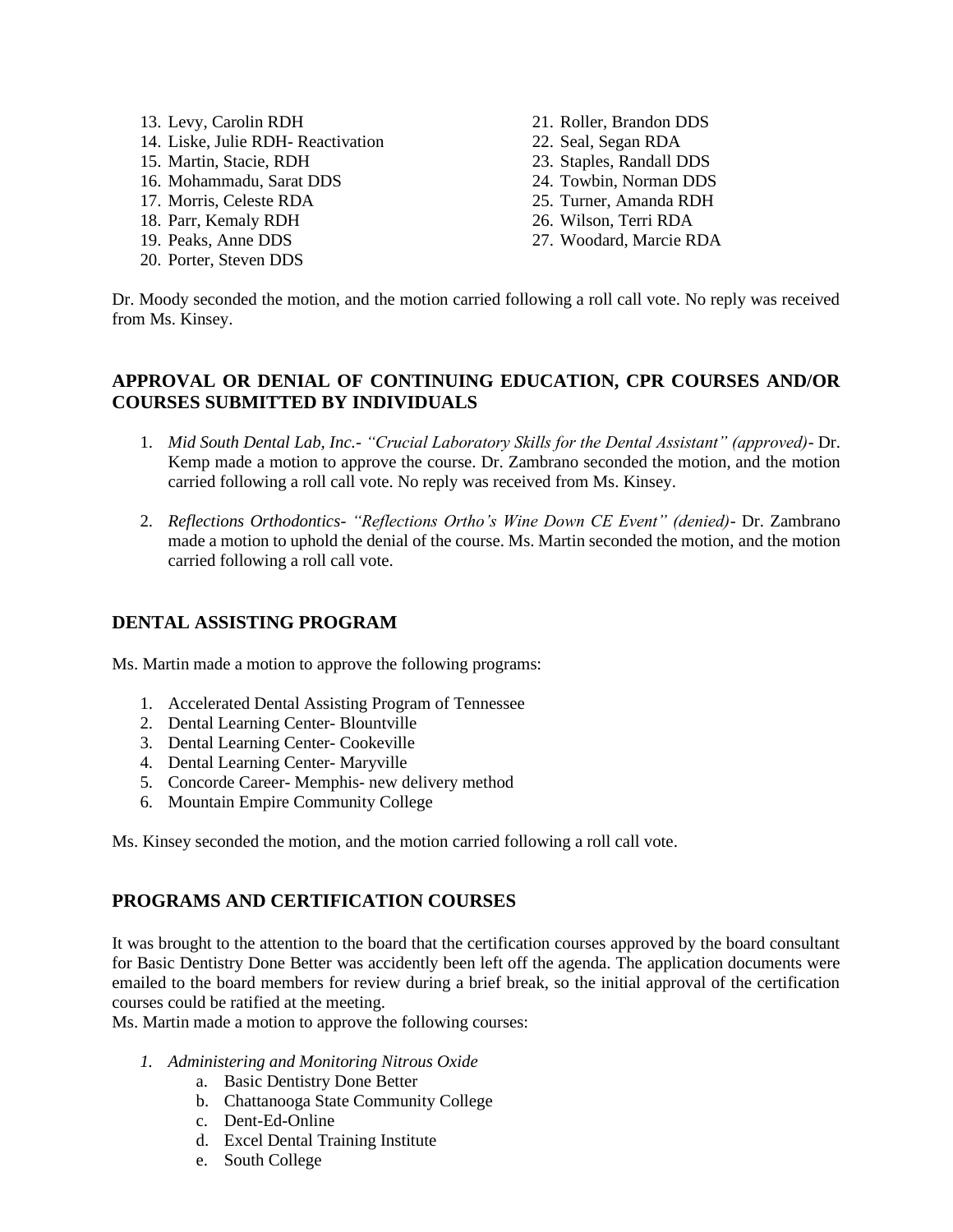Dr. Zambrano seconded the motion, and the motion carried following the roll call vote.

Dr. Rodriguez made a motion to approve the following courses:

- *2. Coronal Polishing*
	- a. Basic Dentistry Done Better
	- b. Competitive Edge Dental Assisting Academy, LLC
	- c. Dent-Ed-Online
	- d. Excel Dental Training Institute
	- e. South College

Ms. Kinsey seconded the motion, and the motion carried following a roll call vote.

Ms. Kinsey made a motion to approve the following courses:

- *3. Dental Radiology*
	- a. Basic Dentistry Done Better
	- b. Dental Certificate Training Foundation
	- c. Dent-Ed-Online
	- d. Excel Dental Training Institute
	- e. Jackson Area Dental Certifications
	- f. South College

Ms. Martin seconded the motion, and the motion carried following a roll call vote.

Dr. Zambrano made a motion to approve the following courses:

- *4. Sealant Application*
	- a. Basic Dentistry Done Better
	- b. Competitive Edge Dental Assisting Academy, LLC
	- c. Dent-Ed-Online
	- d. Excel Dental Training Institute
	- e. South College

Ms. Martin seconded the motion, and the motion carried following a roll call vote.

Ms. Puckett made a motion to approve the following courses:

- *5. Nitrous Oxide Monitoring* 
	- a. Basic Dentistry Done Better
	- b. Competitive Edge Dental Assisting Academy, LLC
	- c. Dent-Ed-Online
	- d. Excel Dental Training Institute
	- e. South College

Ms. Kinsey seconded the motion, and the motion carried following a roll call vote.

### **EQUIVALENCY COURSES**

Dr. Rodriguez made a motion to approve the following courses as equivalent for the licensees who requested acceptance of courses completed in other states: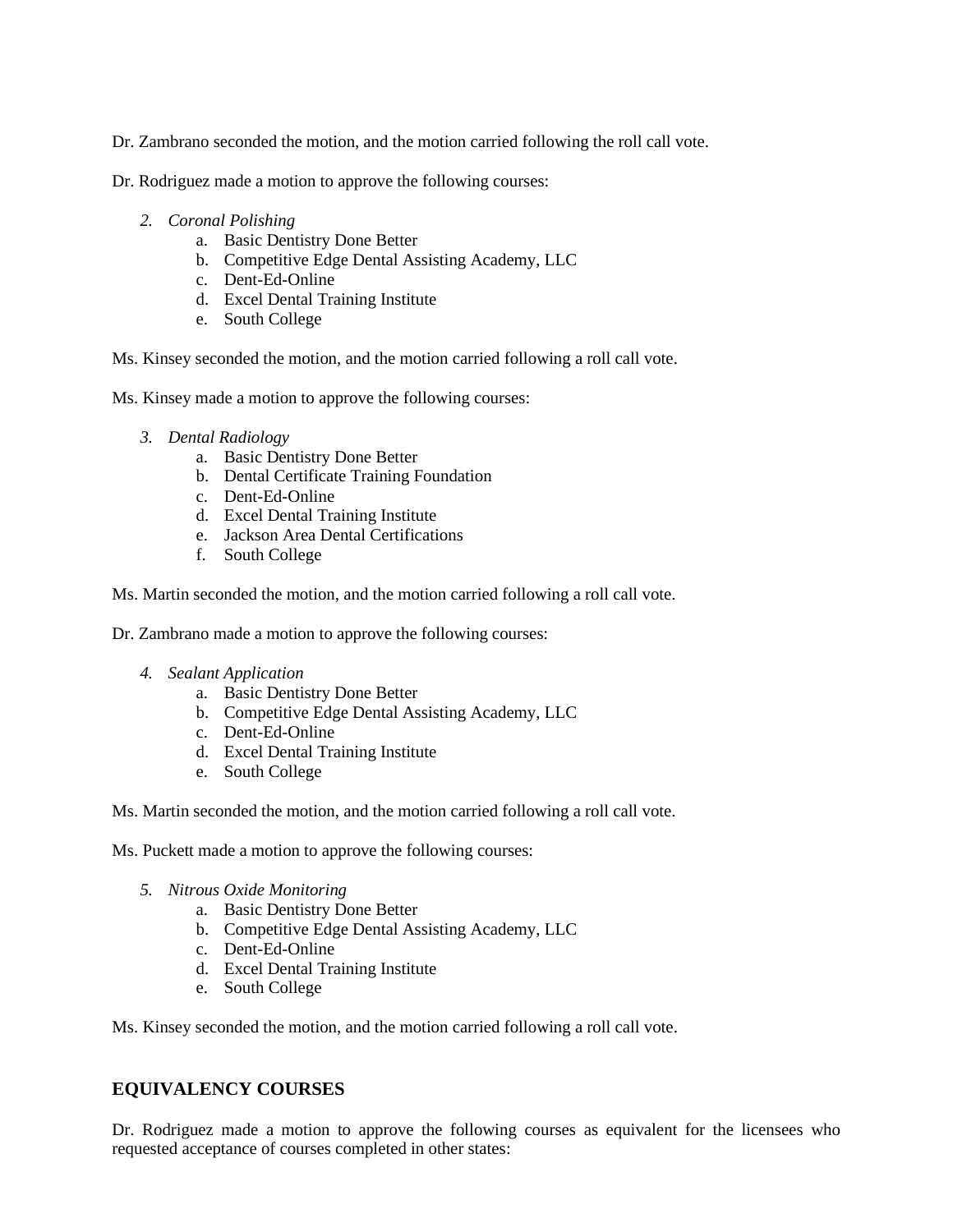#### *1. Local Anesthesia*

- a. Eibert, Lindsey- CE Course- Lake Washington Institute of Technology
- b. Sisenstein, Heidi- University of CO
- c. Ward, Charmane- University of MN Continuing Dental Education

Dr. Kemp seconded the motion, and the motion carried following a roll call vote.

Ms. Kinsey made a motion to approve the following courses as equivalent for the licensees who requested acceptance of courses completed in other states:

- *2. Administering and Monitoring Nitrous Oxide*
	- a. Bronson, Erin- Weber State University
	- b. Cecil, Bethany- Western KY University
	- c. Daneil, Hannah- University of AR of Medical Science
	- d. Ebert, Lindsey- CE Course- Lake Washington Institute of Technology
	- e. Estes, Hasty- College of Southern Nevada
	- f. Husman, Brook- Western KY University
	- g. Kingston, Sarah- University of New England
	- h. Louden, Kayla- Flint Hills Technical College
	- i. Mitchell, Jessica- Delta College
	- j. Russell, Linda- Mohave Community College
	- k. Sisenstein, Heidi- University of CO
	- l. Torossian, Jennifer- Fresno City College
	- m. Ward, Charmane- University of MN Continuing Education Course

Dr. Zambrano seconded the motion, and the motion carried following a roll call vote.

Dr. Zamrbano made a motion to approve the following courses as equivalent for the licensees who requested acceptance of courses completed in other states:

- *3. Radiology*
	- a. Estefania, Resendiz- Little Rock School of Dental Assisting
	- b. Ferguson, Julie- Greensboro Area Health Education Center
	- c. Hazel, Marisa- The Medical Institute of Kentucky
	- d. Hazel, Sydni- The Medical Institute of Kentucky
	- e. Knight, Tara- Madison Area Technical College
	- f. Mazza, Samantha- Parkway Dental Assisting Courses
	- g. Stinnett, Kesey- North Georgia School of Dental Assisting

Dr. Tabor seconded the motion, and the motion carried following a roll call vote.

Ms. Martin made a motion to approve the following courses as equivalent for the licensees who requested acceptance of courses completed in other states:

- *4. Multiple Courses*
	- a. Cervantes, Alicia- Concorde Career College, CA- Coronal Polishing and Sealants
	- b. Couture, Britney- Grand Rapids Community College- Nitrous Oxide Monitoring, Coronal Polishing, and Sealants
	- c. Gooch, Megan- Concorde Career College, Dental Hygiene Program- Coronal Polishing and Sealants.

Ms. Kinsey seconded the motion, and the motion carried following a roll call vote.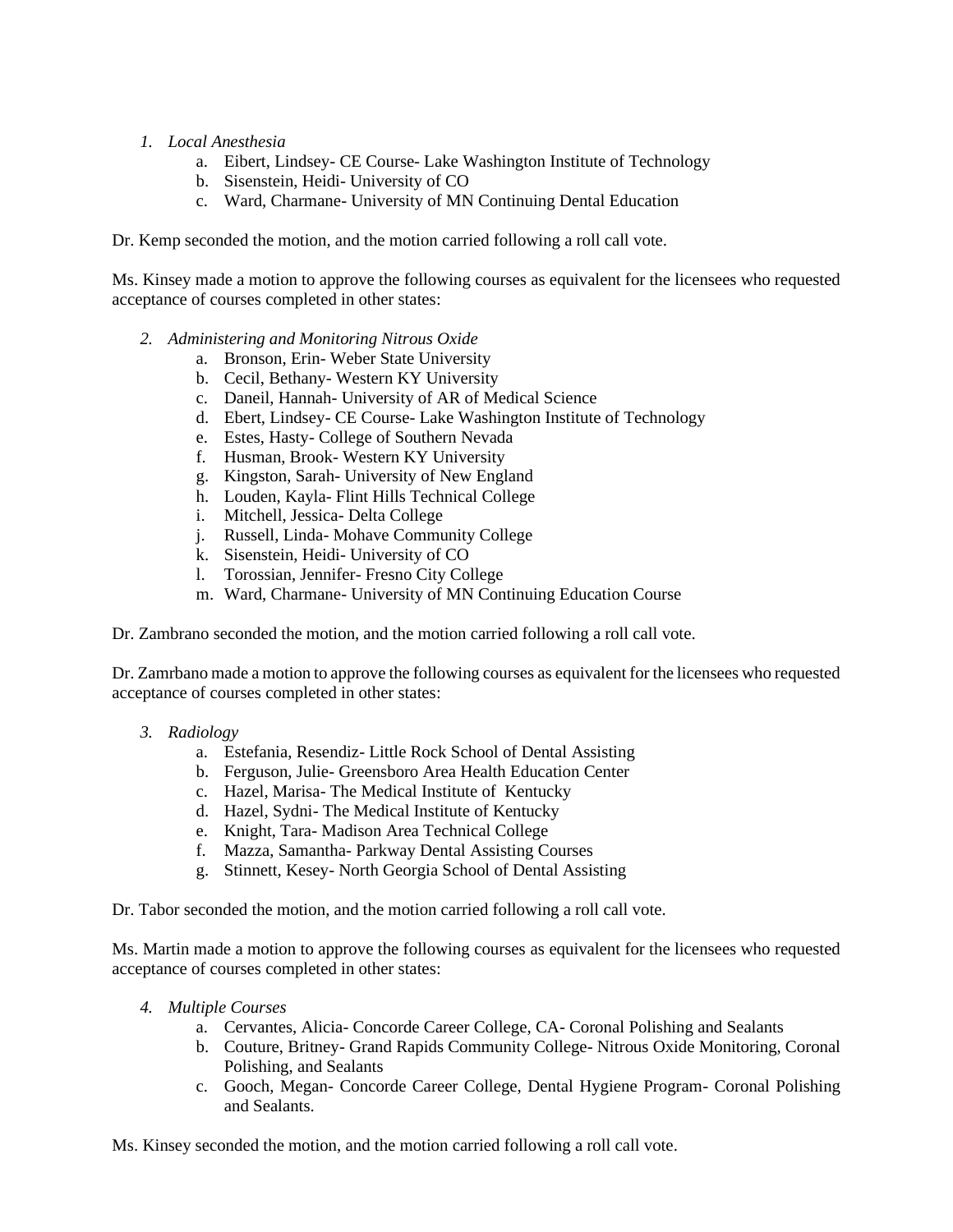Ms. Martin made a motion to uphold the denial of the following courses as equivalent for the licensees who requested acceptance of courses completed in other states:

- 5. Couture, Britney- Grand Rapids Community College- Restorative and Prosthetic Functions
- 6. Quinn, Taylor- Metro Denver Dental Society- Radiology
- 7. Smith, Taryn- In Dental Office
- 8. Stinnett, Kelsey- North Georgia School of Dental Assisting

Ms. Kinsey seconded the motion, and the motion carried following a roll call vote.

#### **CORRESPONDENCE**

*AADB Mid-Year Registration Notice*- The AADB meeting will be held virtually this year due to the pandemic and will take place on February 27-28, 2021. Dr. Rodriguez let Ms. Smith know she will be unable to attend the meeting due to prior obligations, but the fees had already been paid for the previous meeting in 2020 which had been canceled. Dr. Zambrano, Ms. Puckett, Dr. Kemp, and Dr. Caldwell said they would like to attend the AADB Mid-Year Meeting.

#### **REPORTS**

*Office of Investigations*- Ms. Lori Leonard joined the meeting to give the Office of Investigations report. During 2020, a total of 206 new complaints were opened on dentists, 13 were opened on dental hygienists, and 25 were opened on dental assistants. No new complaints had been opened for any dental professionals since the start of 2021.

*Executive Director's Report*- The remaining board meeting dates for 2021 are April 8-9, July 8-9, and October 7-8. In 2020 there were 297 new license applications submitted for dentists, 285 for dental hygienists, 1330 for dental assistants, and 178 for facilities. The majority of all license holders are renewing their licenses online. As of December 31, 2020, there are a total of 19, 971 active licenses in the dental profession. In 2020, there were 78 dentists, 87 hygienists, and 145 assistants who retired their licenses.

*OGC Report*- There will be 7 Consent Orders presented at the meeting. On December 29, 2020, the Governor issued Executive Order #73 which extended the suspension of live patient examinations for dentistry applicants through February 27, 2021.

Board members discussed drafting a letter to send to the Governor's Office requesting that Executive Order #73 be extended to allow non-live patient exams for dentist applicants. Dr. Meadows brought up the topic to possibly submit a request for a rule change for the dentist exams to allow for non-live patient or live patient options going forward. Dr. Tabor mentioned that it would be beneficial for the dental students to have the option for a non-live patient for the exams, since dental students automatically fail their exam if their patient doesn't show up. Having a non-live patient option will allow the students to take the test even if their patient doesn't show up for the work to be done. Dr. Kemp made a motion to draft a letter to send to the Governor's Office to request the executive order allowing for a non-live patient option for the exam, be extended through 2021. Ms. Puckett seconded the motion. The motion carried following a roll call vote. Dr. Kemp offered to draft the letter for this request and send it to Ms. Morgan for review and revision before she would send the draft to all of the board members. Ms. Morgan reminded the board members of the rules against them discussing board business outside of the meeting, which would include discussing the letter draft. The board members were reminded they would need to communicate the requested changes to the draft with Ms. Morgan only, and not amongst themselves even via email. The board also wished to begin the process to have a rule change for 0460-02-.05 (1)(a) regarding the restorative portion of the exam, to update the wording to remove the "live patient" component, to allow for a non-live patient option for the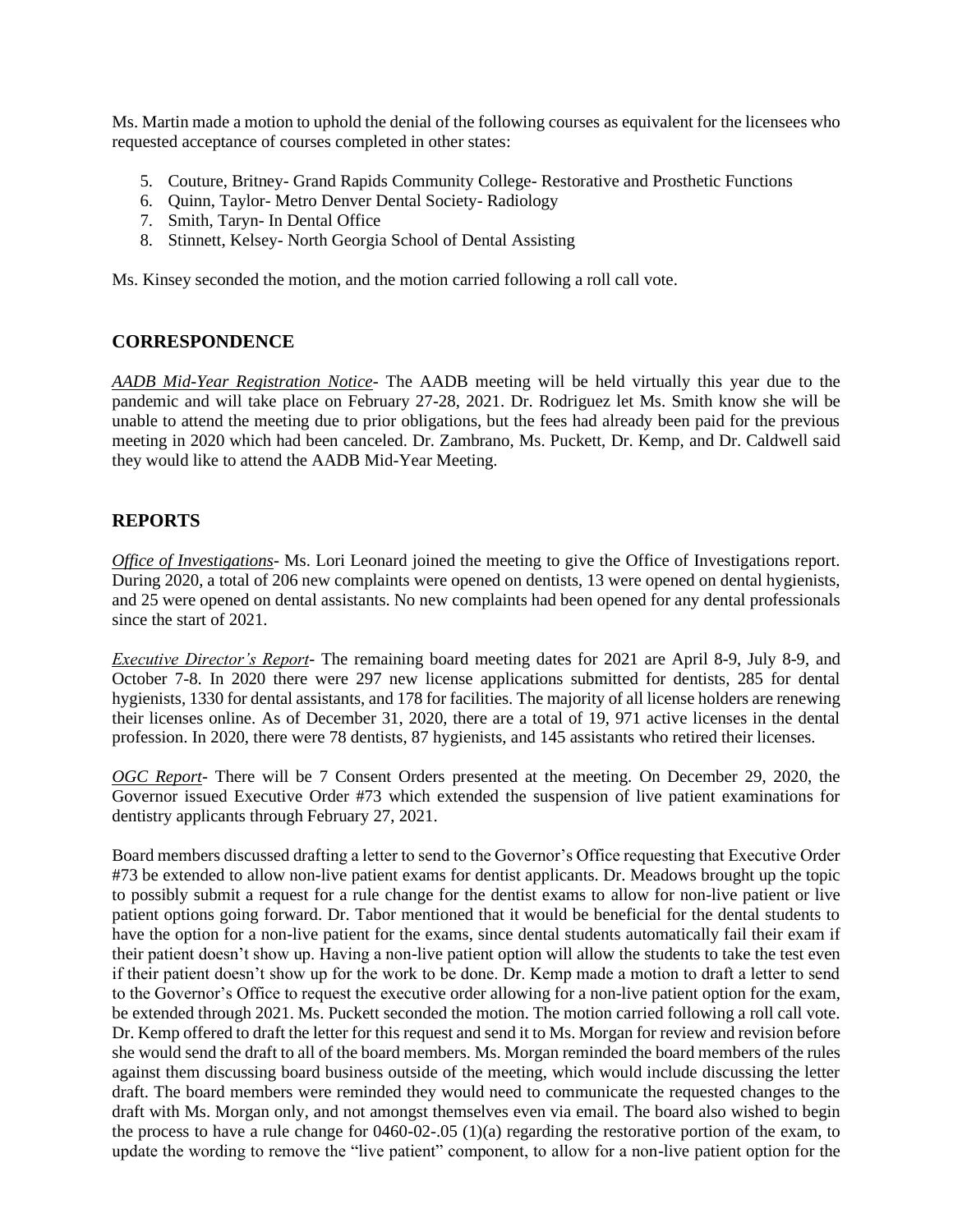dental students going forward. Ms. Morgan informed the board members there are 18 steps in the rule making process, so it will take some time to be completed.

Dr. Kemp made a motion to move forward with the rule change process during the current meeting, to remove the wording "live patient" for the exam and allow the option for students to use a mannequin during their restorative exam. Ms. Kinsey seconded the motion. Dr. Regan, the Dean of UT School of Dentistry, spoke in response to the proposed rule change drafting and supported the change to allow for non-live patient options for the exam. The motion carried following a roll call vote. After more discussion amongst the board members concerning the wording of the rule, Ms. Morgan verified the amended rule would say "and a live human patient or mannequin non-patient based anterior and posterior component." Dr. Kemp made a motion to accept the proposed wording of the rule change, as read by Ms. Morgan. Ms. Kinsey seconded the motion, and the motion carried following a roll call vote.

*Tennessee Wellness Foundation Update*- Dr. Sain joined the meeting to give an update on the Wellness Foundation. During the pandemic the number of relapses and overdoses nationwide have risen. The Wellness Foundation did not have any overdoses or overdose deaths to report. Dr. Sain gave a presentation dealing with stress management to the Meharry School of Dentistry students, and he received good feedback after the presentation. Dr. Sain requested that the Tennessee Wellness Foundation be added the list of approved organizations to be a continuing education provider. He also asked that the board of dentistry send out an email to licensees to inform them of the available continuing education course available on the Wellness Foundation website. Dr. Kemp made a motion to change the rule to add the Wellness Foundation to the list of approved continuing education providers. Dr. Caldwell seconded the motion, and the motion carried following a roll call vote.

*Updates from Schools of Dentistry*- Dr. Ragain and Dr. McKinney joined the meeting to give the update for the UT School of Dentistry. All lectures and examinations at the school of dentistry are being held online due to the pandemic. Dr. McKinney spoke about the challenges concerning proper PPE being available for students and staff during the pandemic, and keep required PPE in stock to ensure everyone is as safe as possible. The school has come close to having to shut down due to lack of access to disinfectants and PPE that are needed to safely run the school. They have started sterilizing N-95 masks so that they can be re-used. UT School of Dentistry has received a large donation from a dentist in Knoxville, to allow the school to open a D4 clinic in Knoxville for the D4 student rotations. The school is hoping to open additional D4 clinics around the state as well in the future. Dr. McKinney spoke about the challenges of holding the EDFA courses during the pandemic in 2020. They are moving forward with a revamped EFDA course that has enhanced COVID protocols to ensure safety, and all students must test negative for COVID before attending the class. EFDA class size has gone down from 35 to 10 students, and they are now going to hold 4 classes per year to attempt to get more students through the course while practicing social distancing and safety measures in place during the pandemic.

*CE Broker Update*- As of January 1, 2021 there were 5,739 basic accounts registered in CE Broker by dental professionals licensed in Tennessee. There were over 700 active professional subscription accounts, and 52 active concierge subscriptions as of January 1, 2021. The use of CE Broker is not mandatory, but is recommended.

### **OTHER BUSINESS, RULE CHANGES AND/OR POLICY CHANGES**

*Presentation by Vanderbilt University Medical Center, Center for Advanced Mobile Healthcare Learning*: Dr. Bonnie Miller and Dr. Kim Garvey joined the meeting to give their presentation. The QuizTime format for continuing education from Vanderbilt has been very popular. QuizTime delivers one question per day via email or text. At the end of the course, continuing credit will be granted to those who complete 80% of the total number of questions available for that course. Surveys have shown that those who have completed this course have shown a positive impact in regard to prescribing by practitioners. In 2020, 296 dentists took Vanderbilt's course through QuizTime. Dr. Garvey requested from the board that the board office may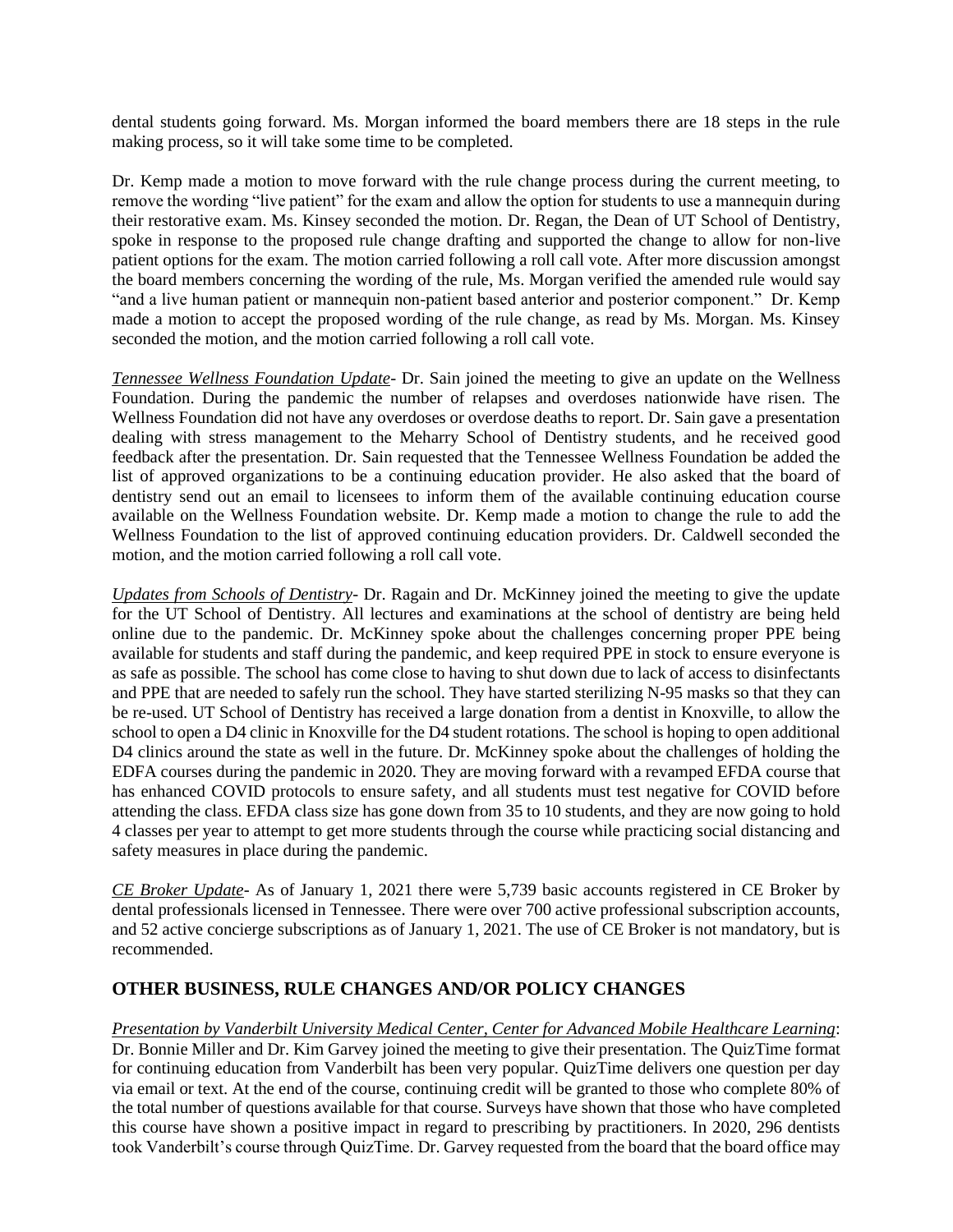be able to help advertise this free course from Vanderbilt on opioids that are available for dental professionals to take. Dr. Meadows suggested an email be sent by the board office to tell licensees about the CE opportunity. Dr. Zambrano made a motion to have the email sent out, and Dr. Rodriguez seconded the motion. The motion carried following a roll call vote.

## **COMMITTEE AND TASKFORCE UPDATES**

*Update from the Anesthesia Committee*- During the last meeting, Anesthesia Committee requested changes to several rules and the facility inspection form. The rule change would only be to the emergency management section.

Under the Conscious Sedation Section, the board requested to have the rule read as follows:

**6(ii)** Training to familiarize the operating team with these protocols must be periodic and current. Regular staff education programs and training sessions shall be provided and documented which include sessions on emergencies, life saving measures, medical equipment, and utility systems."

A motion was made by Dr. Meadows to approve the rule change, and was seconded by Dr. Zambrano. The motion carried following a roll call vote.

A motion was made by Dr. Zambrano to accept the change to the following rule under the section of Conscious Sedation:

**6(i)** Written protocols must be established by the dentist to manage emergencies related to conscious sedation including but not limited to laryngospasm, bronchospasm, emesis and aspiration, airway occlusion by foreign body, angina pectoris, myocardial infarction, hypertension, hypotension, allergic and toxic reactions, convulsions, hyperventilation and hypoventilation. Written protocols must be kept with the emergency equipment and drugs.

Ms. Kinsey seconded the motion, and the motion carried following a roll call vote.

A motion was made by Dr. Rodriguez to leave the AED requirement on both the Emergency Management and Equipment sections of the facility inspection form. Dr. Zambrano seconded the motion, and the motion carried following a roll call vote.

Under the section for Deep Sedation/General Anesthesia, the board approved the following changes:

**6(i)** Written protocols must be established by the dentist to manage emergencies related to deep sedation/general anesthesia including but not limited to laryngospasm, bronchospasm, emesis and aspiration, airway occlusion by foreign body, angina pectoris, myocardial infarction, hypertension, hypotension, allergic and toxic reactions, convulsions, hyperventilation. Written protocols must be kept with emergency equipment and drugs.

**6(ii)** If anesthetic agents implicated in the etiology of malignant hyperthermia are used, written protocols to treat the malignant hyperthermia must be established.

**6(iii)** Training to familiarize the operating team with these protocols must be periodic and current. Regular staff education programs and training sessions shall be provided and documented which include sessions on emergencies, life saving measures, medical equipment, and utility systems.

A motion was made by Dr. Zambrano to accept the above changes to the deep sedation/general anesthesia rule. The motion was seconded by Dr. Moody, and the motion carried following the roll call vote.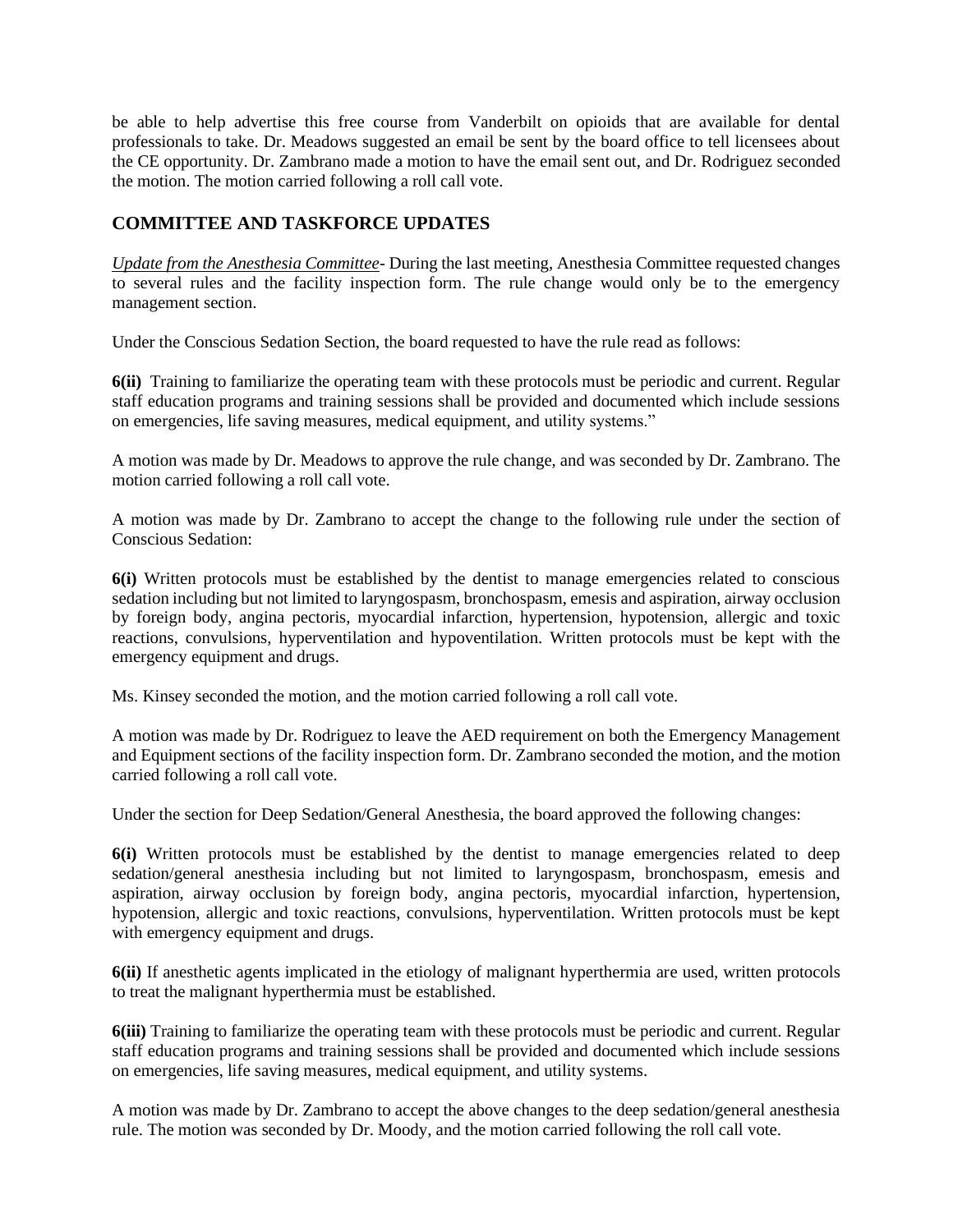Dr. Zambrano made a motion to accept the requested changes to the equipment and drug list, and to update the policy posted on the board website to reflect those changes. Dr. Kemp seconded the motion, and the motion carried following a roll call vote.

Dr. Zambrano made a motion to approve the recommendation of the Anesthesia Committee to approve a DOCS course taught in affiliation with Meharry Medical College and Idaho State University as an acceptable comprehensive conscious sedation course. Dr. Kemp seconded the motion, and the motion carried following a roll call vote.

# **AGREED CITATIONS**

Dr. Rodriguez made a motion to approve the following Continuing Education agreed citations:

- 1. Adams, Shavonn RDA
- 2. Eubank, Suzanne RDH
- 3. Risher, Devin RDH

Dr. Zambrano seconded the motion, and the motion carried following a roll call vote. No reply was received from Ms. Richert during the roll call.

Ms. Kinsey made a motion to approve the following Lapsed License agreed citations:

- 1. Black, Jennifer RDA
- 2. Green, Brani RDH
- 3. Phillips, Ashley RDA

Dr. Zambrano seconded the motion, and the motion carried following a roll call vote. No reply was received from Ms. Richert during the roll call.

### **CONSENT ORDERS/AGREED ORDERS**

- 1. *Brooks, C. Edward DDS* Dr. Moody was recused from hearing this order. Dr. Brooks was audited as part of the requirements for his deep sedation/general anesthesia permit for the 2017-2018 continuing education cycle. He was found to be non-compliant with the audit due to being unable to show proof of ACLS certification from January 2017 through April 2017. As part of the consent order Dr. Brooks will be required to pay a total of \$400 in civil penalties, and the disciplinary action will be reported to the National Practitioners Databank. Dr. Meadows made a motion to approve the consent order, and Dr. Zambrano seconded the motion. No reply was heard from Ms. Richert during the roll call vote. The motion carried.
- 2. *Fordjour, Isaac DDS* Dr. Meadows and Ms. Kinsey recused themselves from hearing this order. Dr. Fordjour was audited as part of the renewal process for his deep sedation/general anesthesia permit requirements, for the 2017- 2018 continuing education cycle. He was unable to provide proof of ACLS from January 2017-December 2018, and was found to be non-compliant with the audit. He was also unable to provide proof of the required 4 hours of continuing education in the subject of sedation/anesthesia required to maintain his sedation permit. As part of the consent order Dr. Fordjour will be required to pay a total of \$2,800 in civil penalties, and the disciplinary action taken against his license will be reported to the National Practitioners Databank. Dr. Zambrano made a motion to accept the consent order, and Dr. Moody seconded the motion. The motion carried following a roll call vote.
- 3. *Read, Daniel DDS* Dr. Moody was recused from this order. Dr. Read has his license previously disciplined for non-compliance with a continuing education audit for his deep sedation/general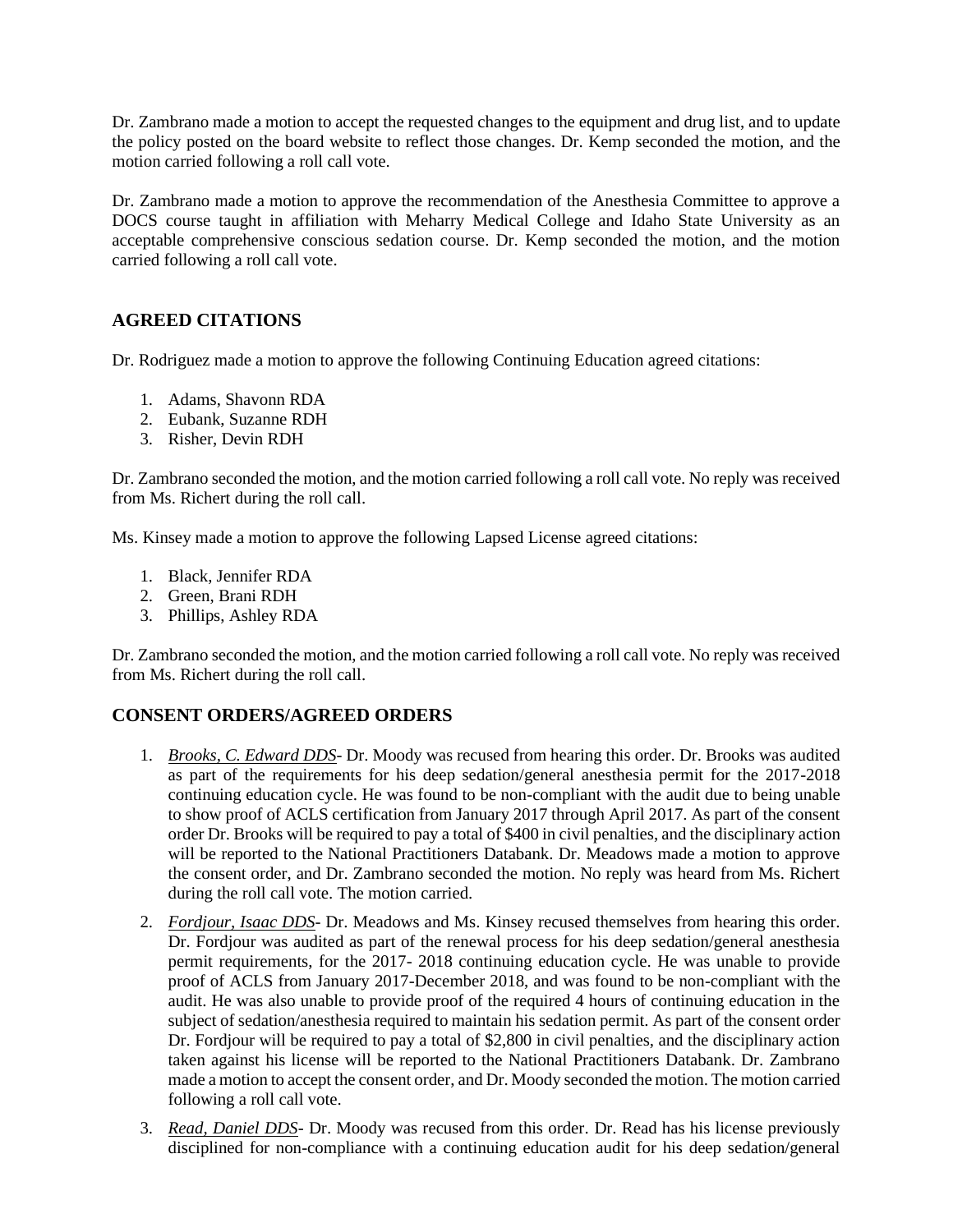anesthesia permit, in 2016 for failure to show proof of ACLS certification for the entire audit period. He was again audited for his 2017-2018 continuing education as part of the requirements for his sedation permit. Dr. Read failed to provide proof of ACLS certification from February 2017 through April 2017, resulting in his non-compliance with the audit. As part of the consent order, Dr. Read will be required to pay a total of \$600 in civil penalties, his license will be placed on probation for 1 year, and the disciplinary action will be reported to the National Practitioners Databank. Ms. Martin made a motion to accept the consent order, and Dr. Meadows seconded the motion. No reply was received from Ms. Richert during the roll call vote. The motion carried.

- 4. *Price- Terry, Ella RDH-* Dr. Caldwell was recused from this order. Ms. Price-Terry submitted a reinstatement application and was found to have been working on an expired dental hygienist license for a total of 10 months. As part of the consent order, she will be required to pay a total of \$2,400 in civil penalties, and the disciplinary action will be reported to the National Practitioners Databank. Dr. Meadows made a motion to accept the consent order, and Dr. Zambrano seconded the motion. No reply was received from Ms. Richert during the roll call vote. The motion carried.
- 5. *Scruggs IV, Oscar DDS-* Dr. Caldwell and Dr. Rodriguez were recused from this order. Dr. Scruggs allowed a dental hygienist to work on an expired license for a total of 10 months. As part of the consent order, he will be required to pay a total of \$800 in civil penalties, and the disciplinary action will be reported to the National Practitioner Databank. Ms. Martin made a motion to accept the consent order, and Ms. Kinsey seconded the motion. The motion carried following a roll call vote.
- 6. *Heberle, Destiny RDH-* Dr. Caldwell was recused from this order. Ms. Heberle submitted a reinstatement application for her dental hygienist license and was found to have been performing all duties of a registered dental hygienist, including exposing x-rays, monitoring nitrous oxide, and administering local anesthesia for a total of 10 months on an expired license. As part of the consent order, Ms. Heberle will be required to pay a total of \$2,400 in civil penalties, and the disciplinary action will reported to the National Practitioners Databank. Ms. Kinsey made a motion to accept the consent order, and Ms. Martin seconded the motion. No reply was received from Ms. Richert during the roll call vote. The motion carried.
- 7. *Jackson, Ronald DDS-* Dr. Caldwell was recused from this order. Dr. Jackson allowed a dental hygienist to work on an expired registered dental hygienist license for a total of 10 months. As part of the consent order, he will be required to pay a total of \$800 in civil penalties, and the disciplinary action will be reported to the National Practitioners Databank. Ms. Martin made a motion to accept the consent order, and Dr. Zambrano seconded the motion. No reply was received from Ms. Richert during the roll call vote. The motion carried.
- 8. *Eilers Jr., Carl DDS* Dr. Moody was recused from this order. Dr. Eilers took an online ACLS course that did not have an in person skills evaluation. He will have to pay a total of \$200 in civil penalties as part of the order, and the disciplinary action will be reported to the National Practitioners Databank. Dr. Zambrano made a motion to accept the order, and Ms. Martin seconded the motion. The motion carried following a roll call vote.
- 9. *Nixon, Ralph M*. *DDS* Dr. Nixon was audited as part of his comprehensive conscious sedation permit for 2017-2018. He failed to provide proof of 2 hours of continuing education in the subject of sedation as part of the requirements to maintain his sedation permit. As part of the order he will be required pay a total of \$200 in civil penalties, and the disciplinary action will be reported to the National Practitioners Databank. A motion was made by Dr. Zambrano and Ms. Kinsey seconded the order. The motion carried following a roll call vote.

Dr. Meadows brought up the topic of the COVID vaccine regarding dental professionals. Dr. Tabor said he has already received the first dose of the vaccine, but there appears to be confusion concerning getting the second dose. He said it has been unclear where to get information from the Department of Health or the county health departments for the second dose. Ms. Morgan reminded everyone to contact their local county